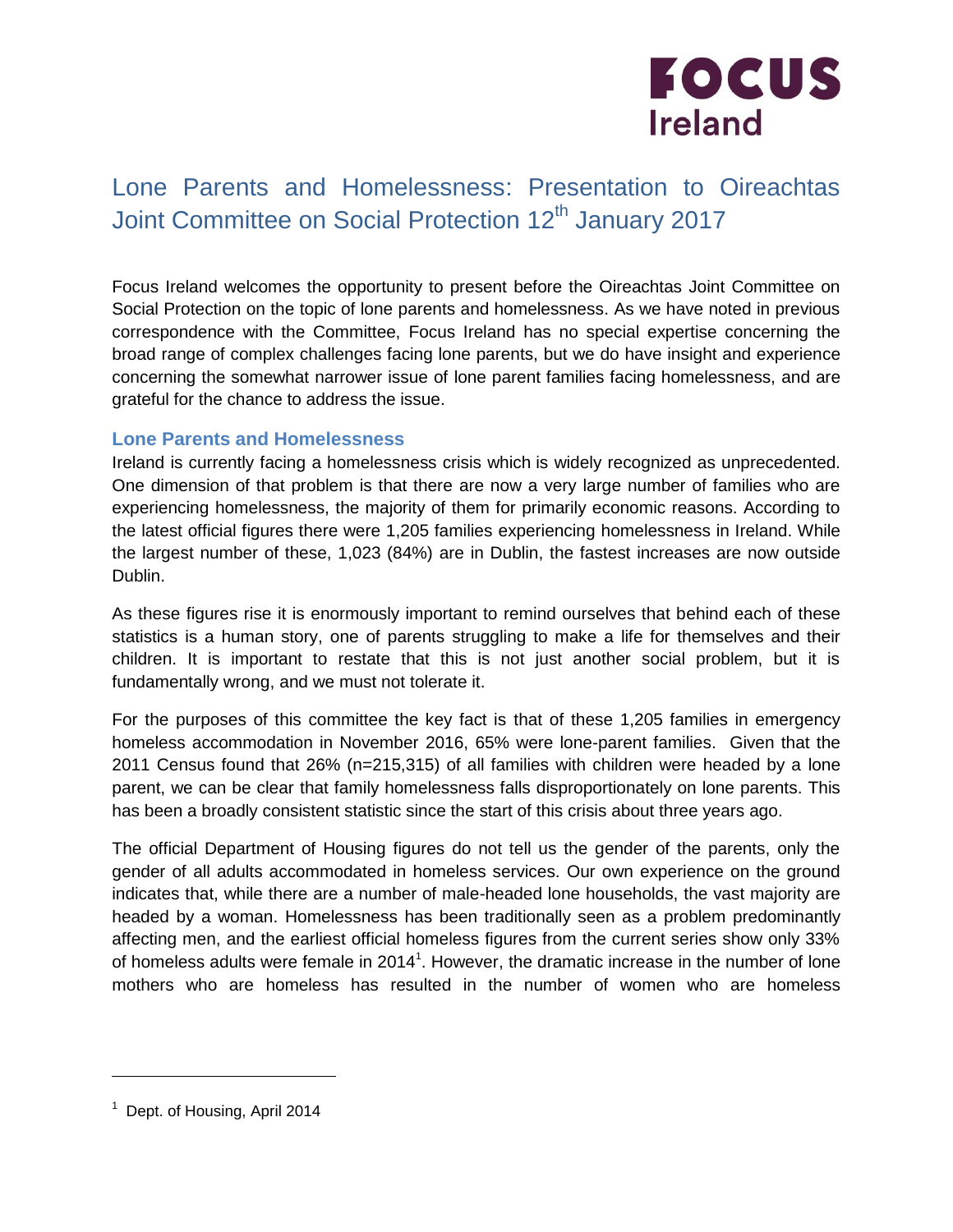

approaching parity with the number of men - 47% of adults experiencing homelessness are now women. 2

These Government figures are coroborated by Focus Ireland's interaction with the families, both as the designated Homeless Action Team for Families in Dublin and in our quarterly telephone surveys of families who presented to Dublin homeless services during a lone month. $3$ 

From this work we know that most of the families in emergency homeless accommodation are in receipt of a social welfare payment, though there is also a significant number who are at work. It is relevant to point out that we do not know for certain whether the lone parent families in homeless emergency accommodation are in receipt of the Department of Social Protection's One-Parent Family Payment (OPFP), but this is likely to be the case.

# **Causes of family homelessness**

In addressing the question of why family homelessness falls so heavily on lone parents it might be useful to restate a little of what we know about family homelessness in general. From our own administrative data, our "Insight" series and from research conducted by the Housing Agency and Dublin Region Homeless Executive, we can broadly state that:

- The majority of families that are in homeless emergency accommodation had their last previous home in the private rental sector.
- The pressure that resulted in homelessness for these families has changed over time, but largely involves rising rent levels, inablity to meet rising rents (either because Rent Supplement was not linked to real rents or because wages were too low), or decision of the landlord to sell the property or use it for a member of his/her family.
- Some of the factors leading to termination of tenancies are 'normal' turnover, but are resulting in homelessness because the family are unable to find alternative accommodation, due to very limited supply and high rents.
- There is also an identifiable group of families who had no previous housing tenure, and are 'new family formations', attempting to establish an independent home for the first time, and failing.
- Very few families who were previously owner-occupiers have entered emergency homeless accommodation, as yet.
- There is also an identifiable group whose homelessness has been caused, at least in part, by more complex social factors particularly domestic violence. In this regard it is also important to point out that the figures we have used and the services we provide do not include designed 'domestic violence' services, which are funded by Tusla rather than the Department of Housing. This could result in an underestimation of the extent to which homelessness (in the broader sense) is caused by domestic violence.

 $\frac{2}{3}$  Dept. of Housing, November 2016

See Focus Ireland research page: [https://www.focusireland.ie/resource-hub/publications-and](https://www.focusireland.ie/resource-hub/publications-and-partnerships/research/)[partnerships/research/](https://www.focusireland.ie/resource-hub/publications-and-partnerships/research/)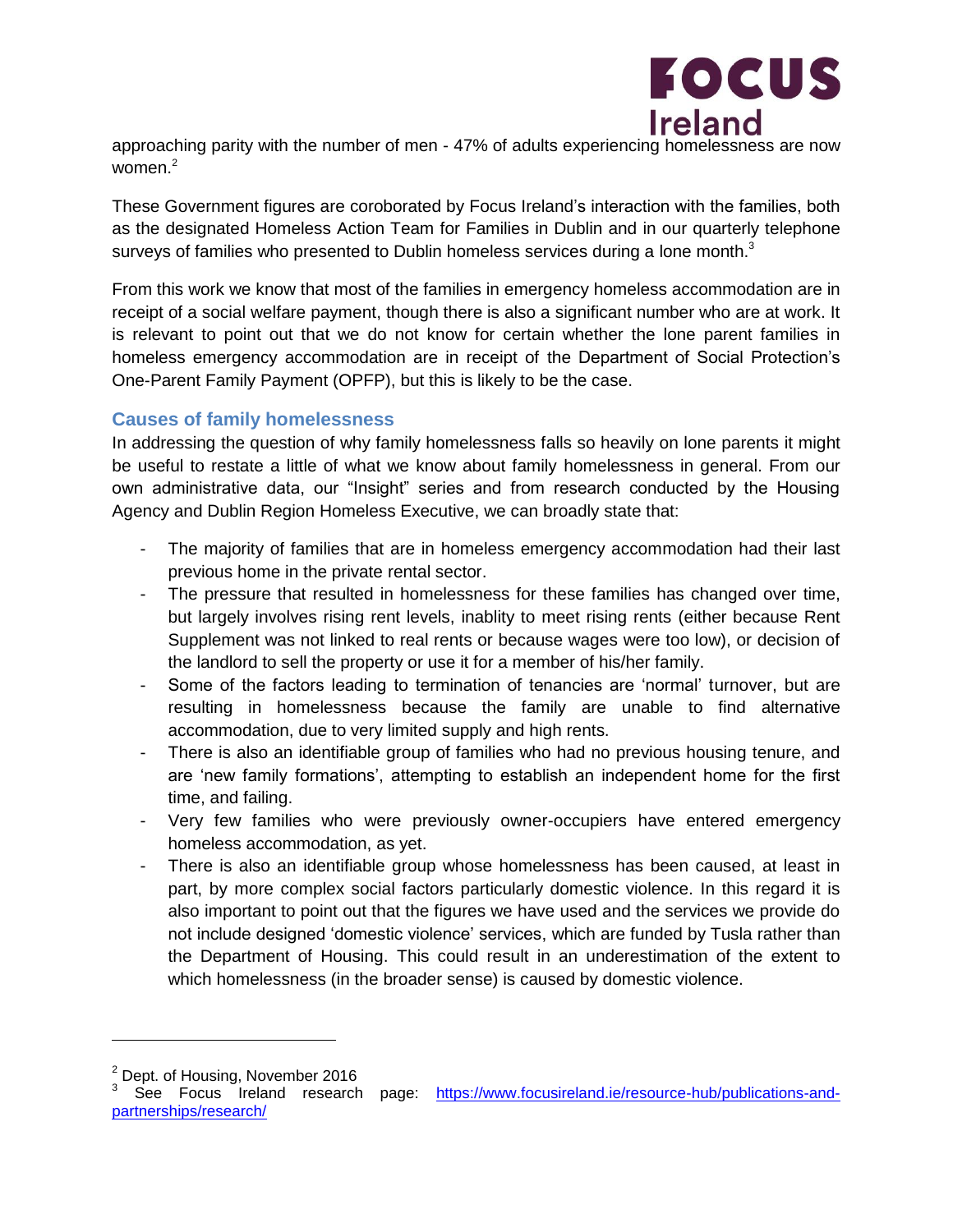

## **One parent families and deprivation**

Over the period during which the family homelessness crisis has developed, one of the dominant reasons for people becoming homeless has been inablity to pay their rent. This can be caused by a variety of factors including rising rents, reduced income due to welfare cuts or job loss and cost-of-living increases in certain areas.

It is well established that lone parent familes are a high risk of experiencing poverty and, according to the ESRI, 60% of lone parent families experience basic deprivation<sup>4</sup>. As a result, all these poverty-related causes of homelessness can be expected to impact disproportionately on such families. Basic deprivation means that individuals are unable to secure at least 2 or more basic necessities through a lack of income.

Furthermore, lone parent families are likely to find it more difficult to benefit from the economic recovery through obtaining employment. The ESRI classifies lone parent families as a social risk group due to their difficulty achieving a satisfactory standard of living because of specific barriers to labour market participation. The report notes that: "the barriers are linked to the challenge combining work and sole-caring responsibilities"<sup>5</sup>.

### **Evictions**

Focus Ireland estimates that during 2016, up to one third of families became homeless because their landlords evicted them either to sell the property or to use the property for their own family. Experience from our front-line prevention services strongly suggests that most of these evictions were by buy-to-let landlords with one or two properties who had been forced to sell up by their lending institution because of mortgage arrears.

This particular factor is likely to result in the loss of the existing home for both one and twoparent families, and indeed impacts equally on working families and those relying on social welfare. However, many households evicted through this process find alternative accommodation within their notice period and never enter homeless services. For all the reasons set out above, it would appear likely that lone parent familes are less likely to be able to make alternative arrangements for themselves during this period and are therefore more likely to require emergency homeless accommodation.

#### **New family formation**

There is evidence that a proportion of the families entering homeless services are "new family formations" which have failed to access suitable accommodation. The proportion of such families among the newly homeless families appears to vary significantly from month to month. Little is known about the specific characteristics of these families but what evidence is available suggests they are very young parents with young children who have left their own birth family due to factors such as overcrowding, conflict and housing instability. Economic and deprivation

 $\overline{a}$ 

<sup>&</sup>lt;sup>4</sup> Social Risk and social Class Patterns in Poverty and Quality of Life in Ireland, 2004-2013<br><sup>5</sup> Above, page 3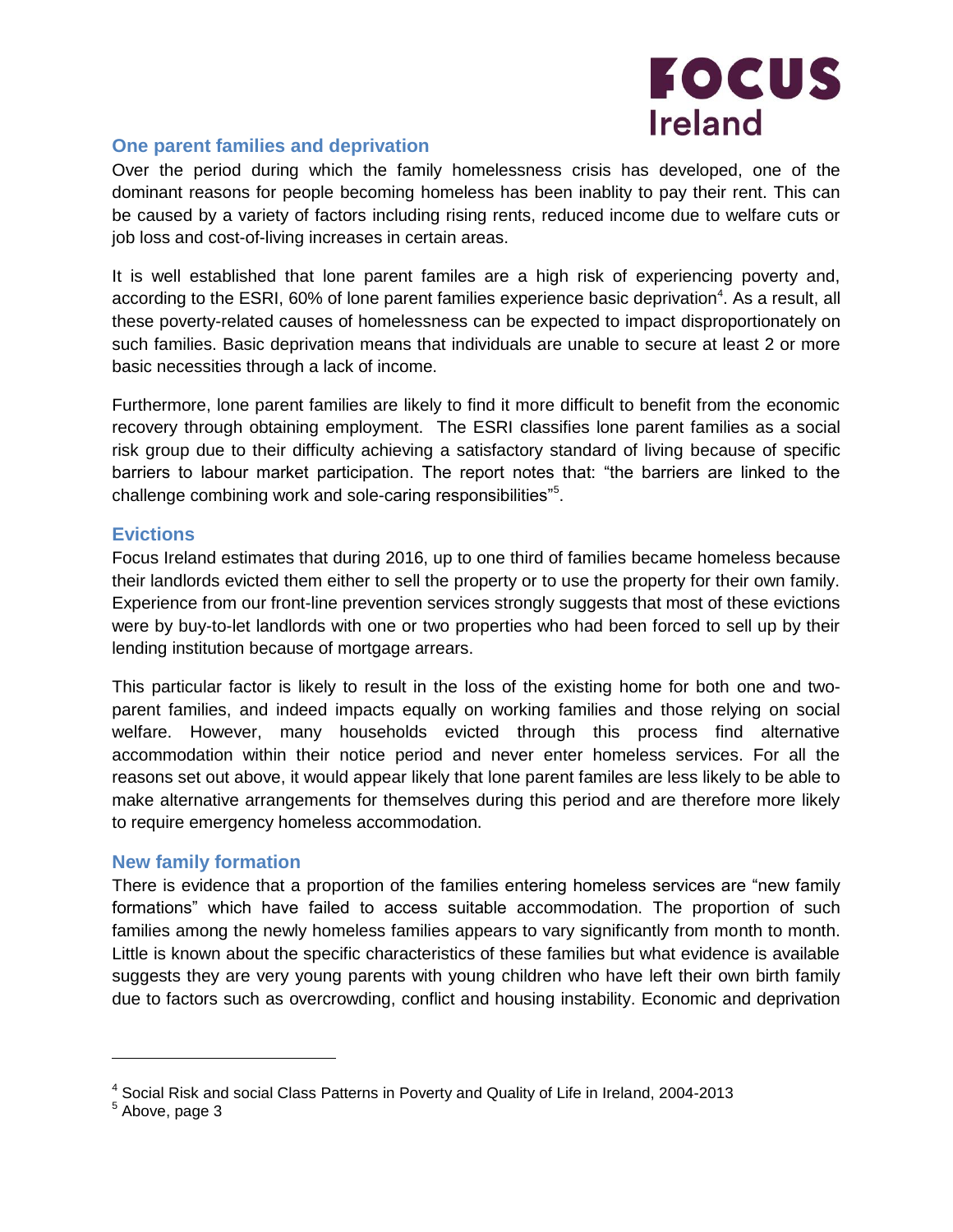

factors turn these problems into homelessness when these families are unable to find and secure independent homes.

Focus Ireland has proposed a pilot project which would explore the potential of supporting such households, where appropirate, to return to their broader family at an early stage rather than remain in emergency accommodation for long periods. Again, the problem of finding alternative accommodation is obviously more acute for families relying on a lone income. While Homeless HAP has successfully supported families into the rental market following periods in emergency accommodation, the scheme is not designed to address instances of discrimination or bias from landlords.

### **Domestic violence**

 $\overline{a}$ 

Domestic violence also operates as a cause of homelessness for lone-parent families. In our March 2016 telephone survey, 11 of 70 respondents cited domestic violence as the main cause of their most recent experience of homelessness. All these respondents were women and all were experiencing homelessness as a lone parent. A further 5 reported that domestic violence had negatively impacted on their housing stability in the past.<sup>6</sup> This domestic violence related to both intimate partner violence and violence in the family home.

As noted above, this data only relates to families entering mainstream homeless accommodation funded by Section 10 of the Housing Act. Specialist services responding to domestic violence are funded by Tusla and are not included in the data. We are not questioning this division of services, funding or reporting, but we do argue for a higher level of governance where these different elements are brought together to provide appropriate responses. One of the most pernicious effects of large scale economic homelessness is that it draws attention away from the social causes of homelessness which continue unabated within the wider crisis.

# **Lone Parenting in Emergency Accommodation**

Focus Ireland has been designated as the Family Homeless Action Team by the DRHE. This now extensive and experienced team supports families experiencing homelessness in the Dublin region. As such, our staff have an in-depth knowledge of the difficulties faced by families living in emergency accommodation. (The role of this team was set out in our Briefing to the Oireachtas in December last year and a copy of this has been made available to the Committee).

These difficulties are often compounded for those parenting alone. Even routine aspects of parenting can become complicated due to living in confined spaces which are not conducive to parenting or family life. Accessing cooking facilities, for example, can be particularly difficult. Much of the accommodation does not provide such facilities so families have to live on costly convenience foods. Some do have access to shared kitchens. Staff from the Family Homeless Action Team report that accommodation regulations frequently state that children are not

<sup>&</sup>lt;sup>6</sup> Available at: [https://www.focusireland.ie/wp-content/uploads/2016/04/Insight-into-Family-Homelessness-](https://www.focusireland.ie/wp-content/uploads/2016/04/Insight-into-Family-Homelessness-No-4-2016-Telephone-Survey-of-Families-that-Became-Homeless-during-March-2016.pdf)[No-4-2016-Telephone-Survey-of-Families-that-Became-Homeless-during-March-2016.pdf](https://www.focusireland.ie/wp-content/uploads/2016/04/Insight-into-Family-Homelessness-No-4-2016-Telephone-Survey-of-Families-that-Became-Homeless-during-March-2016.pdf)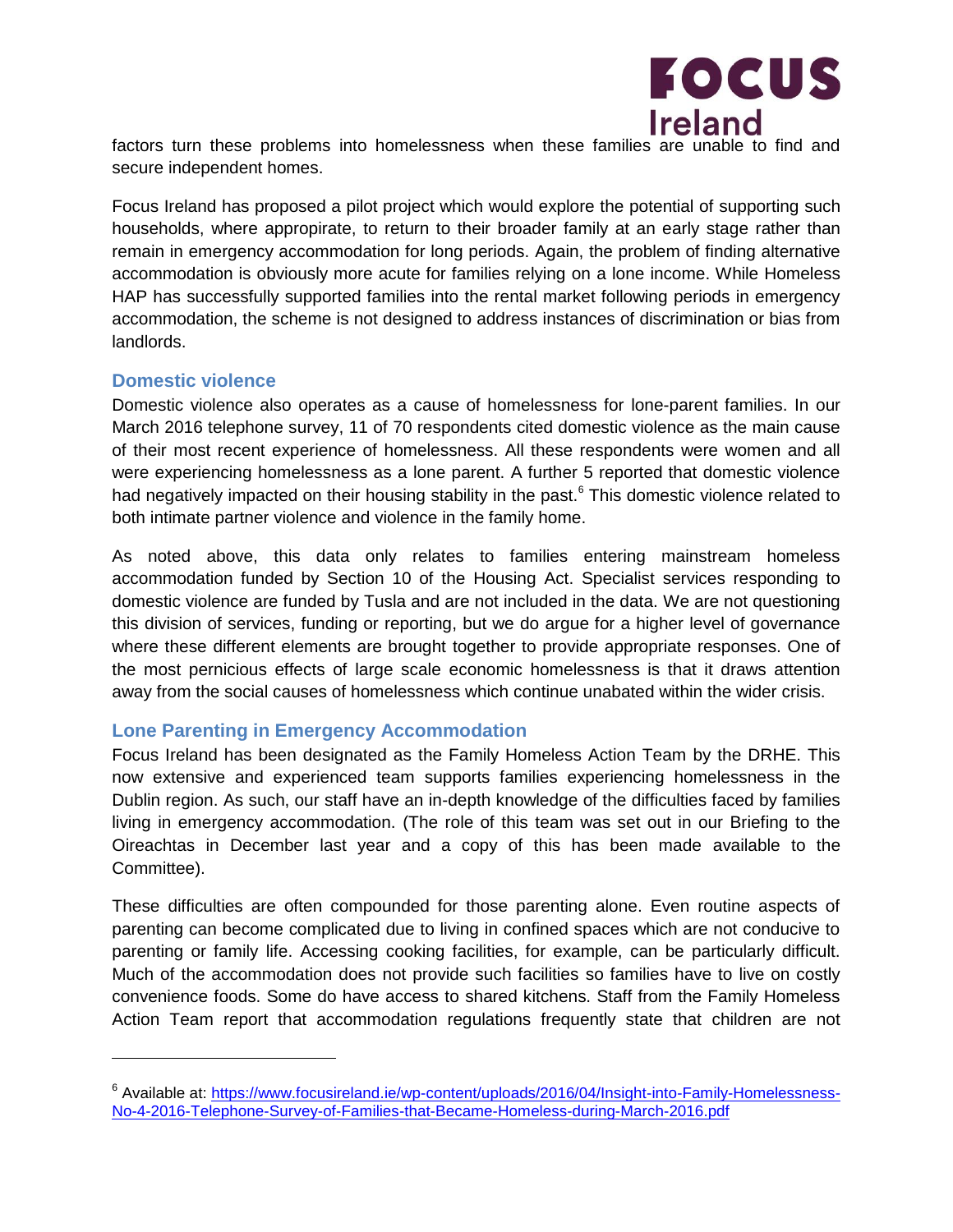

allowed to be present in the kitchen. However, they are also not allowed to be left alone in the room. This leaves lone parents in a difficult and compromised position. We understand that the DRHE are looking at this issue in the context of examining standards and regulations throughout the accommodation they contract.

For families with a number of children, getting children to different schools on time, especially where there are frequent moves of emergency accommodation, can be all the more challenging for lone parents. Balancing employment responsibilities also becomes more demanding. In general, the practical issues experienced by all families are even more problematic for families where there is only one responsible adult available.

The responses to these issues have to be carefully formulated to ensure that supports that are put in place do not lead to institutionalisation or the disempowerment of parents.

It is important to note some important recent initiatives which have been taken, many of them set out under Action 1.5 of Rebuilding Ireland. These include: improved liaison with existing child welfare services, access to early years education, practical supports for daily family life, access to school transport, supports and advice on nutrition.

- Focus Ireland has secured funding from a corporate donor to assist families with travel to school costs. The Focus Ireland Family HAT has been working closely with Tusla and the Department of Child and Youth Affairs to put in place a longer term solution, and an initial programme giving access to LEAP cards was run in last 2016.
- The Family HAT is also working with the DYCA and the Minister's Office in implementing the commitment to facilitate homeless families to obtain the same access to early childhood education as is available to all families. This means that children can have time away from their environment, where they are well cared for, and where they can benefit from interaction with other children and have space to play. It also gives the parents time to set up and attend viewings to help the family move out of homelessness.
- The DYCA and Dept. of Health have funded Focus Ireland to commission research into food access and the nutritional health of families living in emergency accommodation. This research is being undertaken by Dr Michelle Share, Trinity College Dublin, and is currently at the fieldwork stage.

Focus Ireland has also, from its own resources, commissioned further research which should shed some light on the causes and solutions to family homelessness, specifically:

- $\circ$  Qualitative research with 25 families which have exited homelessness to their own home. This is being conducted by Dr Kathy Walsh and Brian Harvey and is at fieldwork stage.
- $\circ$  Qualitative and quantitative research into families who were at high risk of homelessness but where homelessness was prevented. This is being conducted by Neil Haran and Séan O'Shiochru research consultants. This is currently at the research planning and design stage.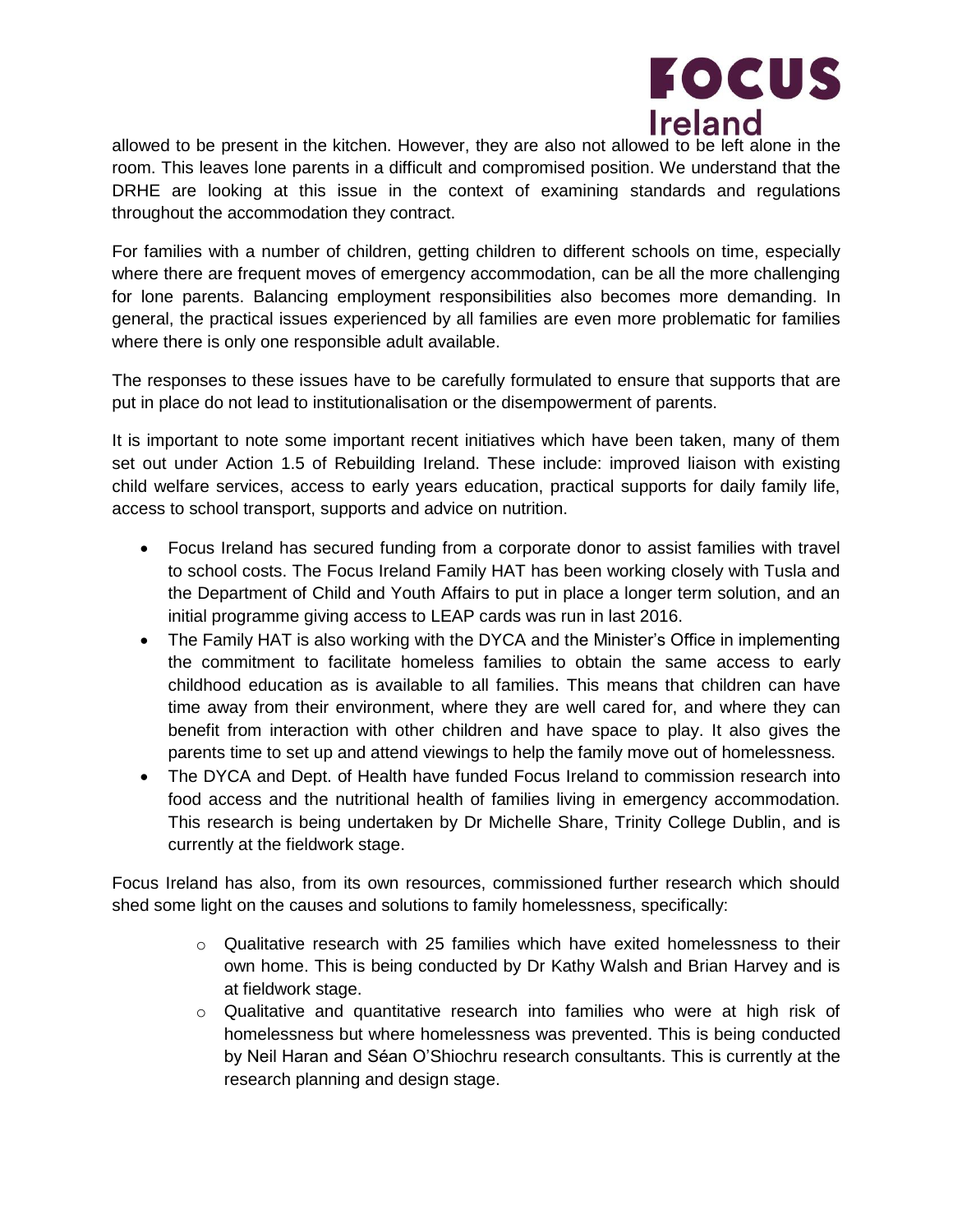

o Regular telephone survey reports of the profile and accommodation history of families who enter homelessness (see Insights into Family Homelessness Series on Focus Ireland website)

# **Key areas for action**

#### **General interventions for all homeless families**

It is important to note that most of the actions and policy changes that would benefit homeless lone parent families are the same as those which would assist all lone parents and all homeless families. The representative organisations for lone parents are best placed to set out the policy changes which are needed to improve the situation of all lone parents.

Some of the policy changes we have called for to support families that are homeless, which would also be beneficial to lone parent families, include:

#### **Preventing homelessness:**

- the reform of the private rented sector to transform it into a stable and secure accommodation option,
- the introduction of family mediation services,
- an increase in basic social welfare rates to bring them in line with inflation,
- more effective and pro-active advice and information programmes. E.g. In June 2016, Focus Ireland ran a very successful pilot prevention campaign targeting families at risk of homelessness in Dublin 15. We collaborated with the local Department of Social Protection to reach families in receipt of rent supplement. An evaluation of the campaign shows that we successfully reached those at risk, and were able to assist them once they contacted us. We believe that similar targeted prevention campaigns in other areas could be as successful.

#### **Supporting exits from homelessness:**

- accelerated building of social housing in viable communities, with prioritising of allocation to longer term homeless families, with supports as needed,
- an annual independent review of rent supplement rates to ensure they are keeping pace with the rental market,
- policing of landlords refusing to accept tenants in receipt of social welfare payments,

#### **Actions specifically directed as the needs of homeless Lone Parent families**

We do not have reliable information about the specific problems facing lone parent families who are homeless to propose measures targets at their specific needs. However we believe it wold be worthwhile to undertake research in two areas in order to provide a better understanding of lone parents and homelessness.

 **Do lone parents face a higher risk of long-term homelessness?** We know the proportion of homeless families that are homeless but we do not know if lone parents are